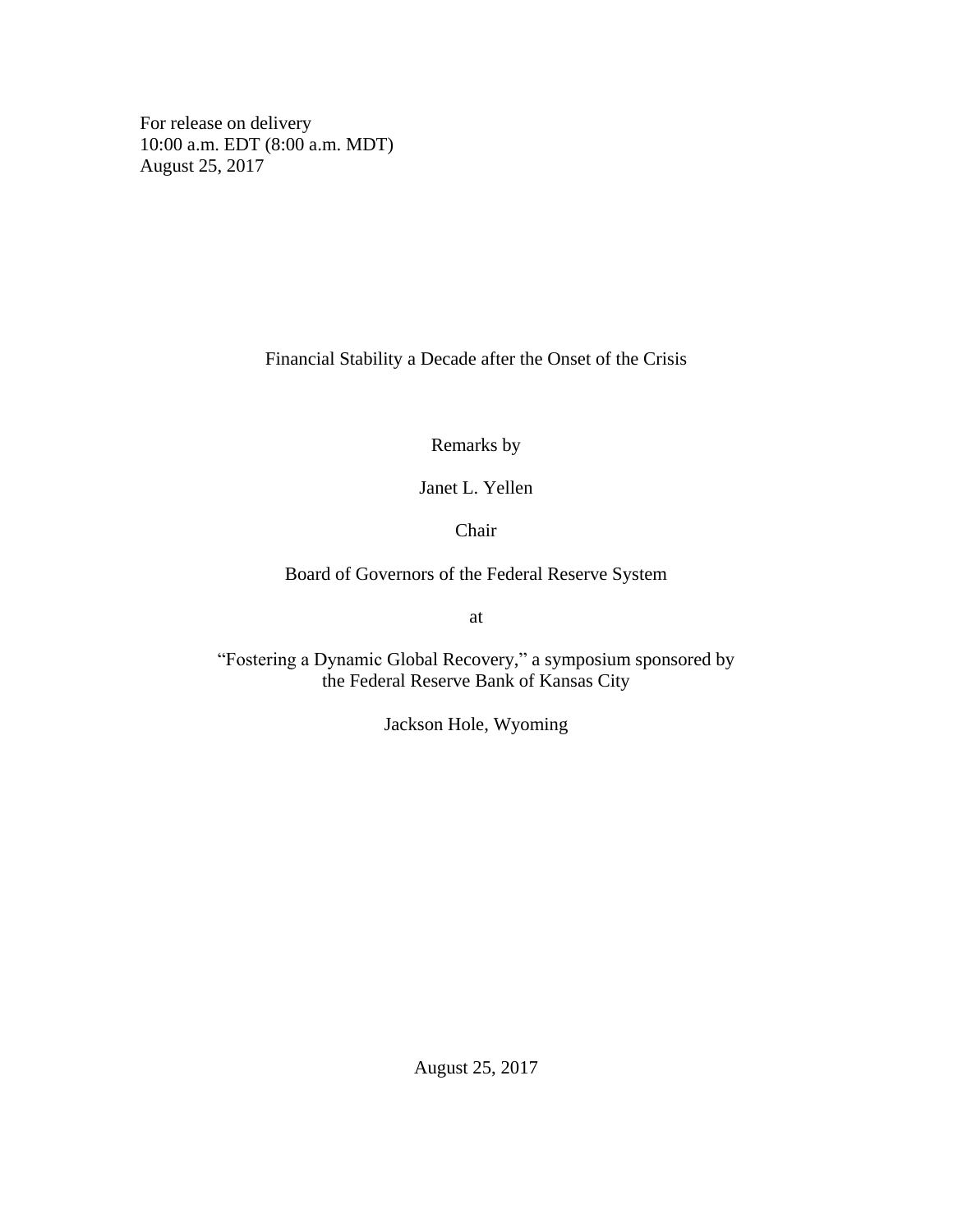A decade has passed since the beginnings of a global financial crisis that resulted in the most severe financial panic and largest contraction in economic activity in the United States since the Great Depression. Already, for some, memories of this experience may be fading--memories of just how costly the financial crisis was and of why certain steps were taken in response. Today I will look back at the crisis and discuss the reforms policymakers in the United States and around the world have made to improve financial regulation to limit both the probability and the adverse consequences of future financial crises.

A resilient financial system is critical to a dynamic global economy--the subject of this conference. A well-functioning financial system facilitates productive investment and new business formation and helps new and existing businesses weather the ups and downs of the business cycle. Prudent borrowing enables households to improve their standard of living by purchasing a home, investing in education, or starting a business. Because of the reforms that strengthened our financial system, and with support from monetary and other policies, credit is available on good terms, and lending has advanced broadly in line with economic activity in recent years, contributing to today's strong economy. 1

At the same time, reforms have boosted the resilience of the financial system. Banks are safer. The risk of runs owing to maturity transformation is reduced. Efforts to enhance the resolvability of systemic firms have promoted market discipline and reduced

<sup>&</sup>lt;sup>1</sup> Over the 12 quarters ending in the first quarter of this year, borrowing by the nonfinancial business sector increased at an annual rate just above 6 percent, on average, and borrowing by households and nonprofit institutions rose at an annual rate of 3-1/4 percent, on average; the corresponding average pace of increase in nominal gross domestic product was 3-3/4 percent. Over the same period, lending by private depository institutions advanced at an annual rate of nearly 6-1/2 percent.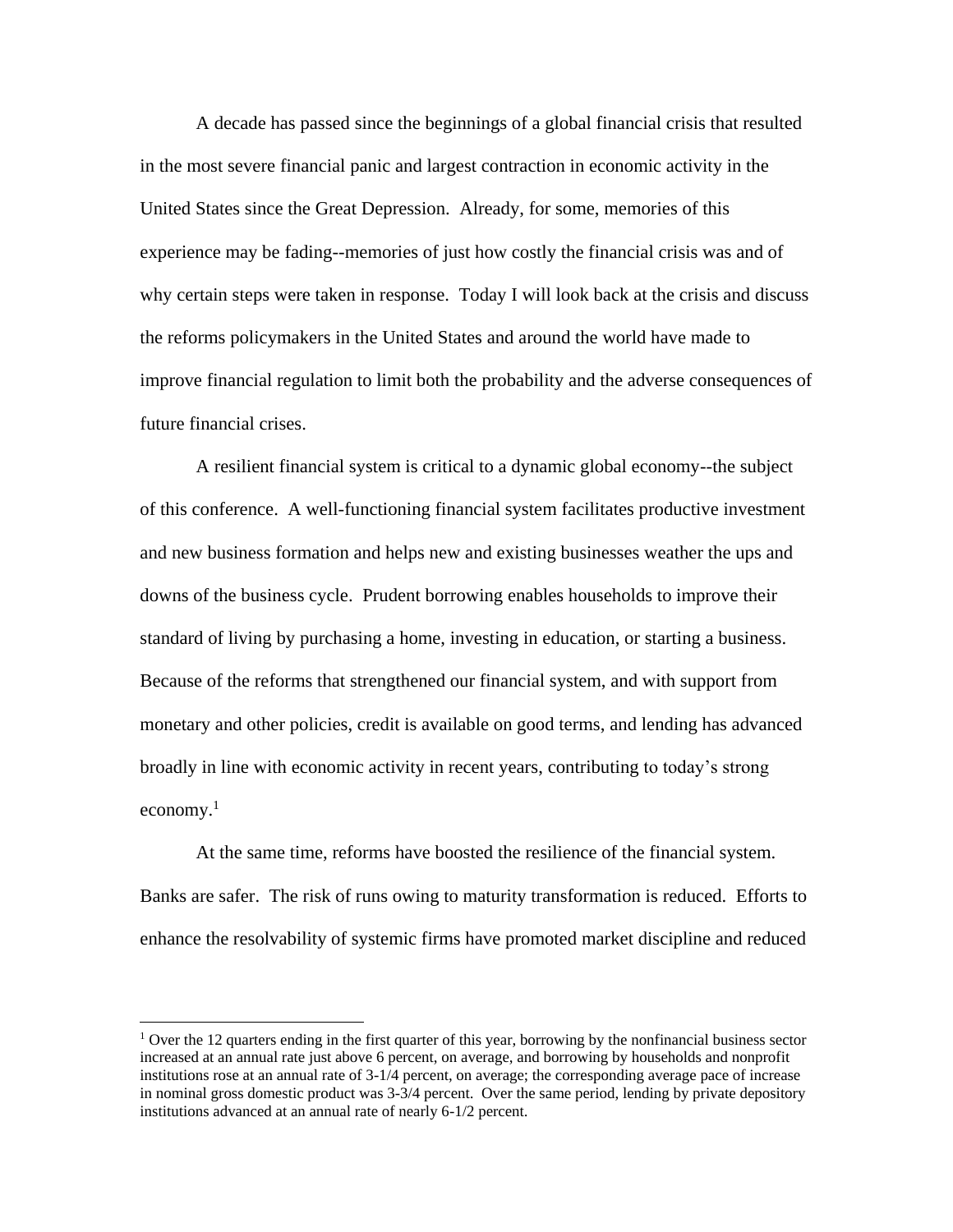the problem of too-big-to-fail. And a system is in place to more effectively monitor and address risks that arise outside the regulatory perimeter.

Nonetheless, the scope and complexity of financial regulatory reforms demand that policymakers and researchers remain alert to both areas for improvement and unexpected side effects. The Federal Reserve is committed to continuing to evaluate the effects of regulation on financial stability and on the broader economy and to making appropriate adjustments.

I will start by reviewing where we were 10 years ago. I will then walk through some key reforms our country has put in place to diminish the chances of another severe crisis and limit damage during times of financial instability. After reviewing these steps, I will summarize indicators and research that show the improved resilience of the U.S. financial system--resilience that is due importantly to regulatory reform as well as actions taken by the private sector. I will then turn to the evidence regarding how financial regulatory reform has affected economic growth, credit availability, and market liquidity.

## **Developments 10 Years Ago**

 $\overline{a}$ 

The U.S. and global financial system was in a dangerous place 10 years ago. U.S. house prices had peaked in 2006, and strains in the subprime mortgage market grew acute over the first half of  $2007<sup>2</sup>$  By August, liquidity in money markets had deteriorated enough to require the Federal Reserve to take steps to support it.<sup>3</sup> And yet the discussion

 $-2-$ 

 $2^2$  A contemporaneous perspective on subprime mortgage market developments at this time is provided in Ben S. Bernanke (2007), "The Subprime Mortgage Market," speech delivered at the Federal Reserve Bank of Chicago's 43rd Annual Conference on Bank Structure and Competition, Chicago, May 17, [https://www.federalreserve.gov/newsevents/speech/bernanke20070517a.htm.](https://www.federalreserve.gov/newsevents/speech/bernanke20070517a.htm)

 $3$  On August 17, 2007, the Federal Reserve Board reduced the primary credit rate at the discount window by 50 basis points and announced a change to the Reserve Banks' usual practices to allow the provision of term financing for as long as 30 days, renewable by the borrower. The changes were announced to remain in place until the Federal Reserve determined that market liquidity had improved materially. See Board of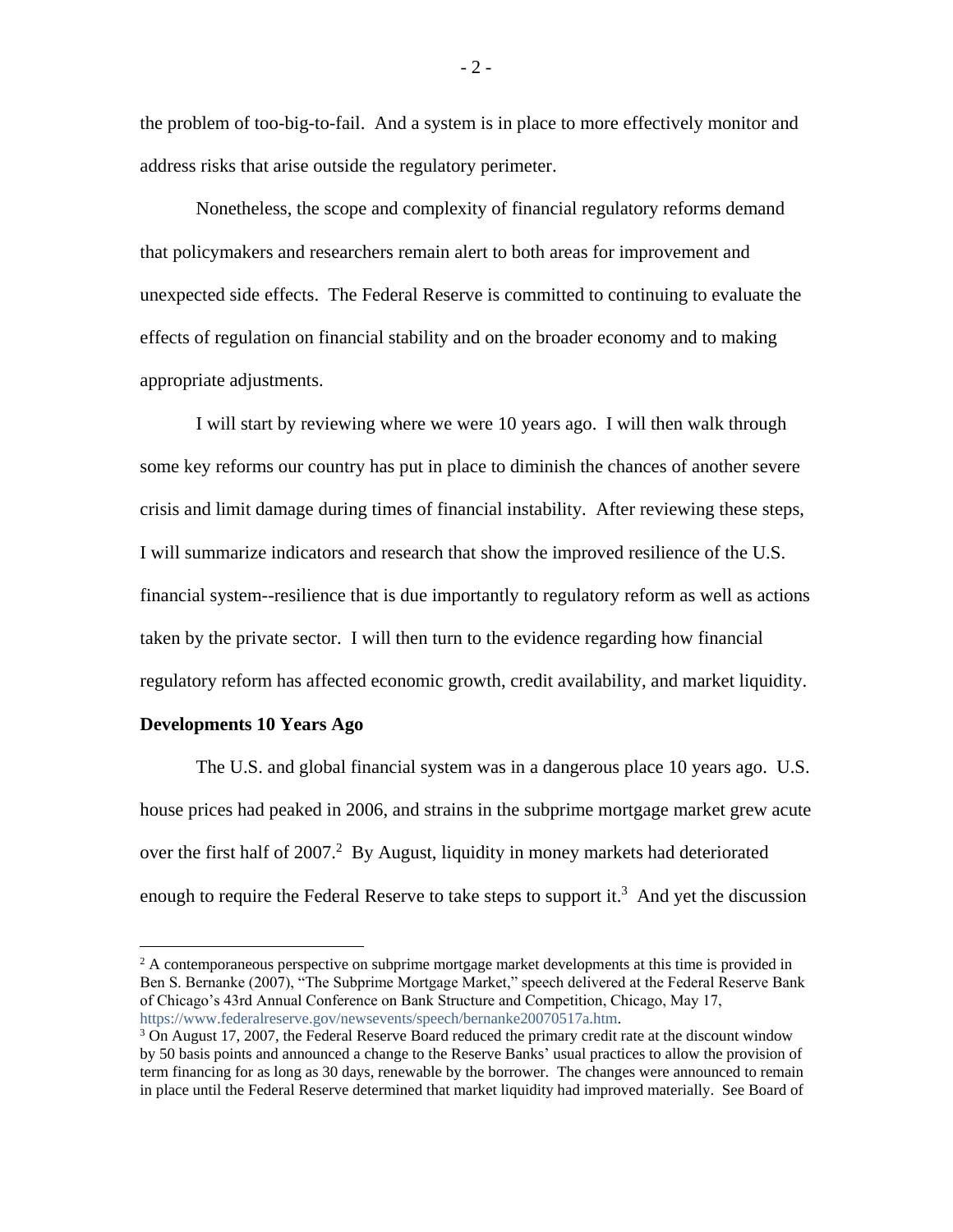here at Jackson Hole in August 2007, with a few notable exceptions, was fairly optimistic about the possible economic fallout from the stresses apparent in the financial system.<sup>4</sup>

As we now know, the deterioration of liquidity and solvency within the financial sector continued over the next 13 months. Accumulating strains across the financial system, including the collapse of Bear Stearns in March 2008, made it clear that vulnerabilities had risen across the system. As a result, policymakers took extraordinary measures: The Federal Open Market Committee (FOMC) sharply cut the federal funds rate, and the Federal Reserve, in coordination with the Treasury Department and other agencies, extended liquidity facilities beyond the traditional banking sector, applying to the modern structure of U.S. money markets the dictum of Walter Bagehot, conceived in the 19th century, to lend freely against good collateral at a penalty rate.<sup>5</sup> Still, the deterioration in the financial sector continued, with Fannie Mae and Freddie Mac failing in early September. 6

But the deterioration from early 2007 until early September 2008--already the worst financial disruption in the United States in many decades--was a slow trickle

Governors of the Federal Reserve System (2007), "Federal Reserve Board Discount Rate Action," press release, August 17, [https://www.federalreserve.gov/newsevents/press/monetary/20070817a.htm.](https://www.federalreserve.gov/newsevents/press/monetary/20070817a.htm)

<sup>4</sup> The proceedings from the 2007 conference are instructive about the range of views regarding housingrelated developments preceding the acute phase of the financial crisis. See Federal Reserve Bank of Kansas City (2007), *Housing, Housing Finance, and Monetary Policy,* proceedings of an economic policy symposium (Kansas City: FRBKC),

[https://www.kansascityfed.org/publications/research/escp/symposiums/escp-2007.](https://www.kansascityfed.org/publications/research/escp/symposiums/escp-2007)

 $<sup>5</sup>$  For a discussion of the correspondence between the steps taken by the Federal Reserve and those</sup> suggested by Walter Bagehot in the 19th century, see Brian F. Madigan (2009), "Bagehot's Dictum in Practice: Formulating and Implementing Policies to Combat the Financial Crisis," speech delivered at the Federal Reserve Bank of Kansas City's annual economic symposium, Jackson Hole, Wyo., August 21, [https://www.federalreserve.gov/newsevents/speech/madigan20090821a.htm.](https://www.federalreserve.gov/newsevents/speech/madigan20090821a.htm)

 $6$  A timeline of developments in the United States over the financial crisis is available on the Federal Reserve Bank of St. Louis's website at [https://www.stlouisfed.org/financial-crisis/full-timeline.](https://www.stlouisfed.org/financial-crisis/full-timeline) The failure of Fannie Mae and Freddie Mac is marked by the decision of the Federal Housing Finance Agency (FHFA) to place Fannie Mae and Freddie Mac in government conservatorship on September 7, 2008. Links to documents outlining the actions taken around this time are available on the FHFA's website at [https://www.fhfa.gov/Media/PublicAffairs/Pages/Conservatorship-of-Fannie-Mae-and-Freddie-Mac.aspx.](https://www.fhfa.gov/Media/PublicAffairs/Pages/Conservatorship-of-Fannie-Mae-and-Freddie-Mac.aspx)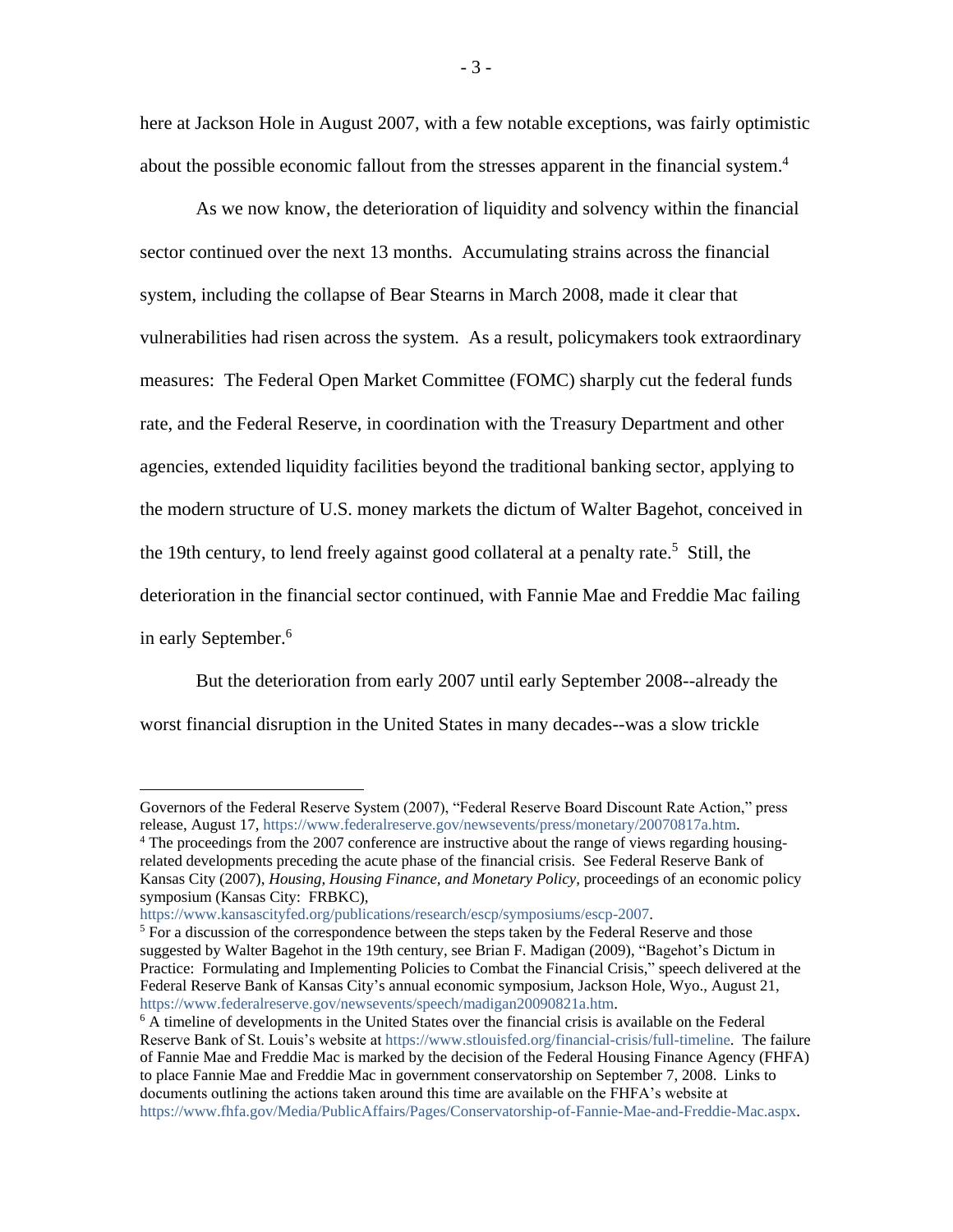compared with the tidal wave that nearly wiped out the financial sector that September and led to a plunge in economic activity in the following months. Not long after Fannie and Freddie were placed in government conservatorship, Lehman Brothers collapsed, setting off a week in which American International Group, Inc. (AIG), came to the brink of failure and required large loans from the Federal Reserve to mitigate the systemic fallout; a large money market fund "broke the buck" (that is, was unable to maintain a net asset value of \$1 per share) and runs on other money funds accelerated, requiring the Treasury to provide a guarantee of money fund liabilities; global dollar funding markets nearly collapsed, necessitating coordinated action by central banks around the world; the two remaining large investment banks became bank holding companies, thereby ending the era of large independent investment banks in the United States; and the Treasury proposed a rescue of the financial sector. Within several weeks, the Congress passed- and President Bush signed into law--the Emergency Economic Stabilization Act of 2008, which established the \$700 billion Troubled Asset Relief Program; the Federal Reserve initiated further emergency lending programs; and the Federal Deposit Insurance Corporation (FDIC) guaranteed a broad range of bank debt. <sup>7</sup> Facing similar challenges in their own jurisdictions, many foreign governments also undertook aggressive measures to support the functioning of credit markets, including large-scale capital injections into banks, expansions of deposit insurance programs, and guarantees of some forms of bank debt.

 $\overline{a}$ 

- 4 -

<sup>&</sup>lt;sup>7</sup> In the fall of 2008, the three largest investment banks were (in alphabetical order) Goldman Sachs, Merrill Lynch, and Morgan Stanley. Merrill Lynch agreed to be acquired by Bank of America, and the remaining two firms became bank holding companies.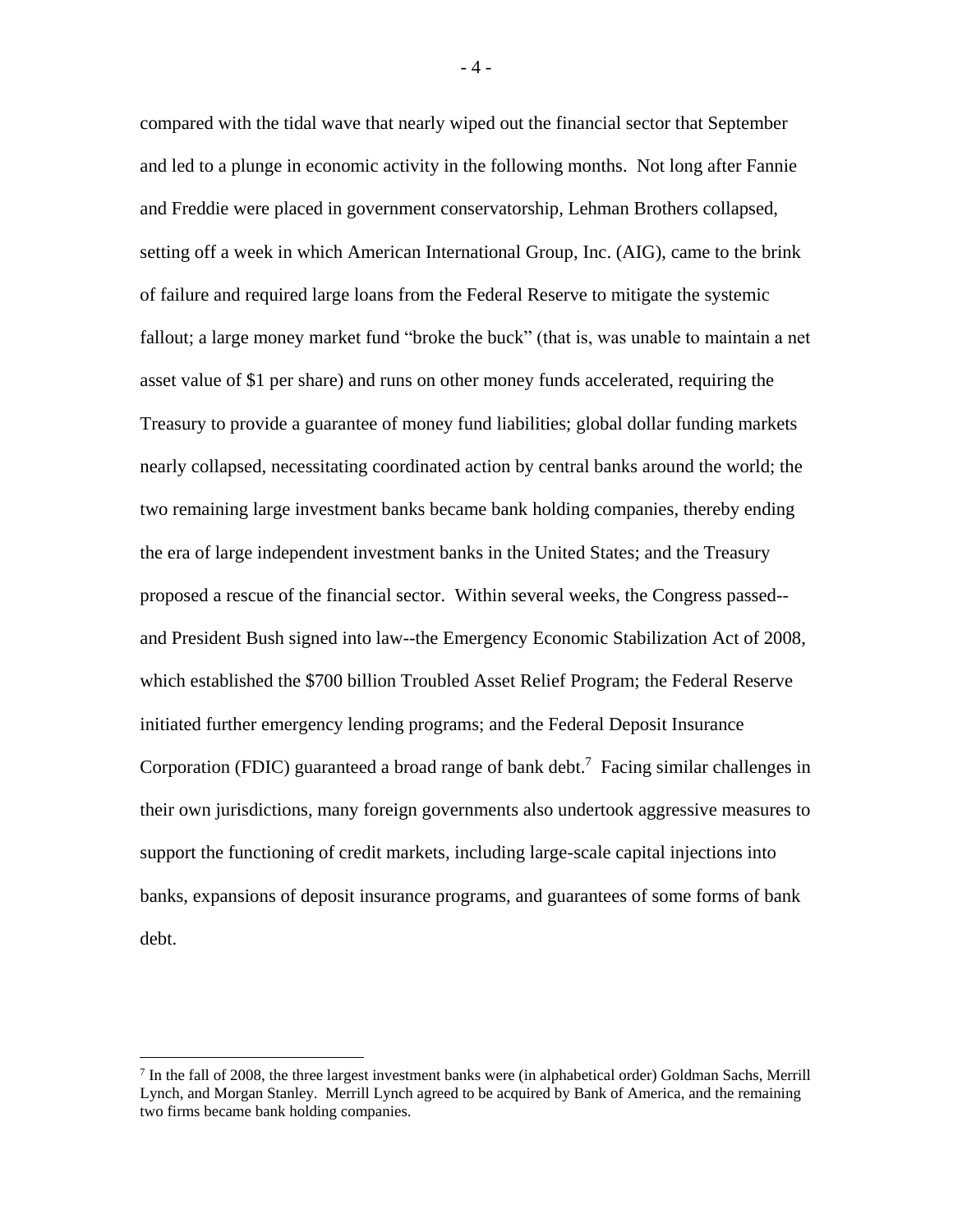Despite the forceful policy responses by the Treasury, the Congress, the FDIC, and the Federal Reserve as well as authorities abroad, the crisis continued to intensify: The vulnerabilities in the U.S. and global economies had grown too large, and the subsequent damage was enormous. From the beginning of 2008 to early 2010, nearly 9 million jobs, on net, were lost in the United States. Millions of Americans lost their homes. And distress was not limited to the U.S. economy: Global trade and economic activity contracted to a degree that had not been seen since the 1930s. The economic recovery that followed, despite extraordinary policy actions, was painfully slow.

#### **What the Crisis Revealed and How Policymakers Have Responded**

These painful events renewed efforts to guard against financial instability. The Congress, the Administration, and regulatory agencies implemented new laws, regulations, and supervisory practices to limit the risk of another crisis, in coordination with policymakers around the world.

The vulnerabilities within the financial system in the mid-2000s were numerous and, in hindsight, familiar from past financial panics. Financial institutions had assumed too much risk, especially related to the housing market, through mortgage lending standards that were far too lax and contributed to substantial overborrowing. Repeating a familiar pattern, the "madness of crowds" had contributed to a bubble, in which investors and households expected rapid appreciation in house prices. The long period of economic stability beginning in the 1980s had led to complacency about potential risks, and the buildup of risk was not widely recognized.<sup>8</sup> As a result, market and supervisory

 $\overline{a}$ 

- 5 -

<sup>&</sup>lt;sup>8</sup> The notion that popular sentiment may contribute to mispricing of assets--for example, the power of the madness of crowds--is attributed to Charles Mackay (1841), *Memoirs of Extraordinary Popular Delusions and the Madness of Crowds* (London: Richard Bentley). A more modern perspective, and one using a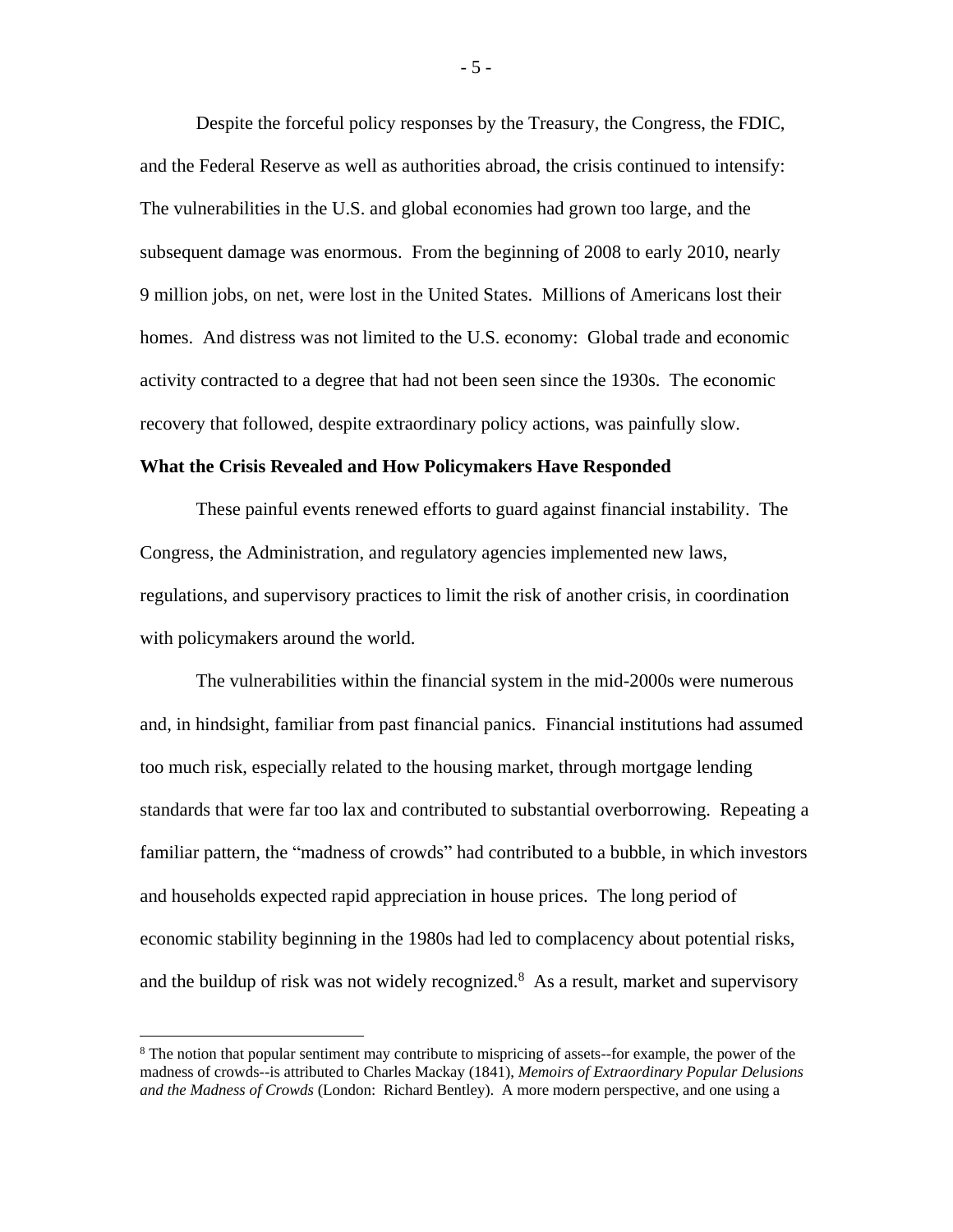discipline was lacking, and financial institutions were allowed to take on high levels of leverage. This leverage was facilitated by short-term wholesale borrowing, owing in part to market-based vehicles, such as money market mutual funds and asset-backed commercial paper programs that allowed the rapid expansion of liquidity transformation outside of the regulated depository sector. Finally, a self-reinforcing loop developed, in which all of the factors I have just cited intensified as investors sought ways to gain exposure to the rising prices of assets linked to housing and the financial sector. As a result, securitization and the development of complex derivatives products distributed risk across institutions in ways that were opaque and ultimately destabilizing.

In response, policymakers around the world have put in place measures to limit a future buildup of similar vulnerabilities. The United States, through coordinated regulatory action and legislation, moved very rapidly to begin reforming our financial system, and the speed with which our banking system returned to health provides evidence of the effectiveness of that strategy. Moreover, U.S. leadership of global efforts through bodies such as the Basel Committee on Banking Supervision, the Financial Stability Board (FSB), and the Group of Twenty has contributed to the development of standards that promote financial stability around the world, thereby supporting global growth while protecting the U.S. financial system from adverse developments abroad.

 $\overline{a}$ 

- 6 -

phrase as memorable as the madness of crowds, is provided by Robert J. Shiller (2016), *Irrational Exuberance,* 3rd ed. (Princeton, N.J.: Princeton University Press). The notion that economic stability can generate a buildup of imbalances that subsequently contributes to instability is presented in Hyman P. Minsky (1974), "The Modeling of Financial Instability: An Introduction," in *Modeling and Simulation, Vol. 5, Part 1,* proceedings of the Fifth Annual Pittsburgh Conference (Pittsburgh: Instrument Society of America), pp. 267-72, [http://digitalcommons.bard.edu/hm\\_archive/467.](http://digitalcommons.bard.edu/hm_archive/467/) A related discussion of how financial excesses often precede downturns (and even panics) is provided in Charles P. Kindleberger and Robert Z. Aliber (2005), *Manias, Panics, and Crashes: A History of Financial Crises,* 5th ed. (Hoboken, N.J.: John Wiley & Sons).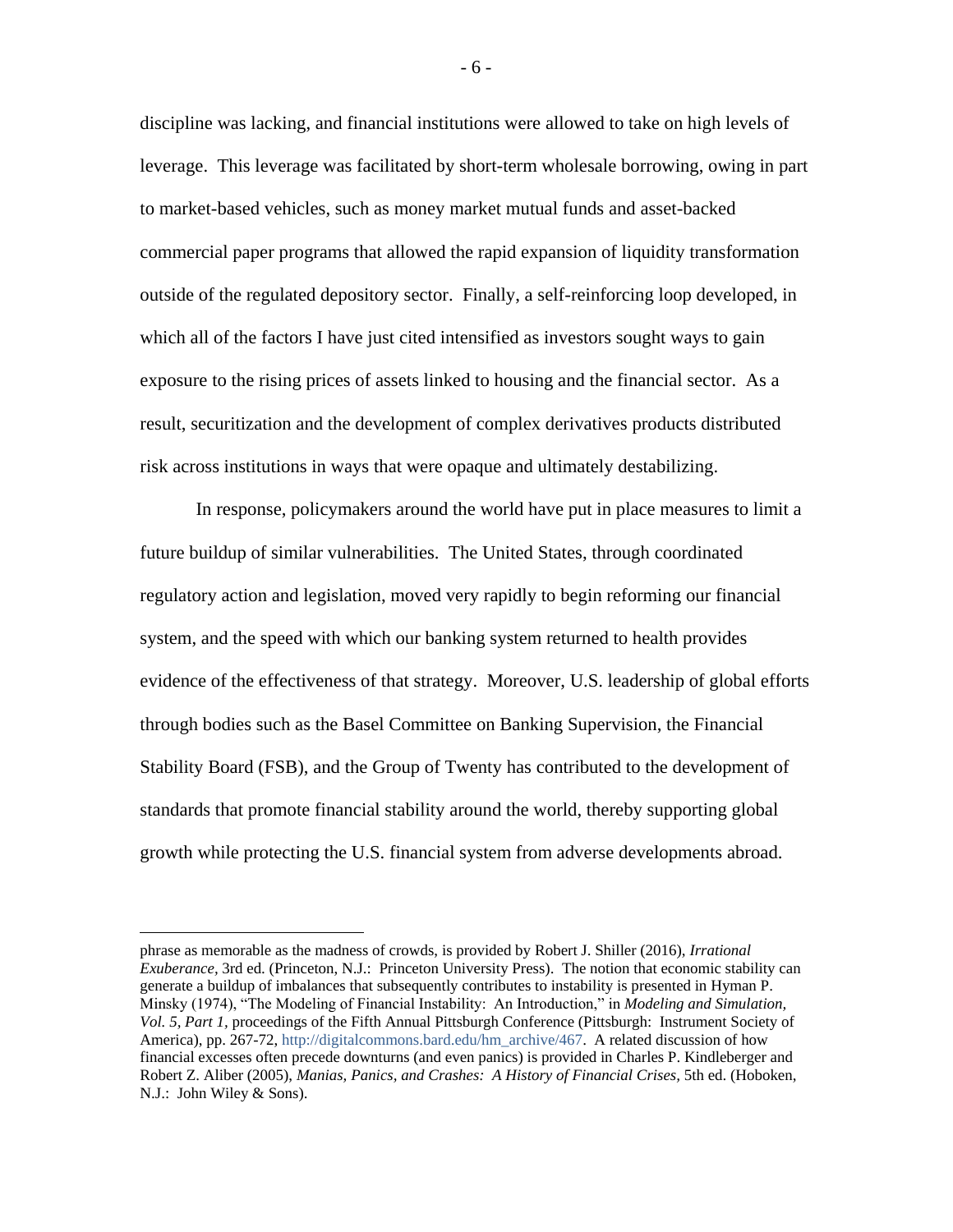Preeminent among these domestic and global efforts have been steps to increase the lossabsorbing capacity of banks, regulations to limit both maturity transformation in shortterm funding markets and liquidity mismatches within banks, and new authorities to facilitate the resolution of large financial institutions and to subject systemically important firms to more stringent prudential regulation.

Several important reforms have increased the loss-absorbing capacity of global banks. First, the quantity and quality of capital required relative to risk-weighted assets have been increased substantially.<sup>9</sup> In addition, a simple leverage ratio provides a backstop, reflecting the lesson imparted by past crises that risk weights are imperfect and a minimum amount of equity capital should fund a firm's total assets. Moreover, both the risk-weighted and simple leverage requirements are higher for the largest, most systemic firms, which lowers the risk of distress at such firms and encourages them to limit activities that could threaten financial stability.<sup>10</sup> Finally, the largest U.S. banks participate in the annual Comprehensive Capital Analysis and Review (CCAR)--the

<sup>&</sup>lt;sup>9</sup> These improvements encompass a number of changes. The regulatory requirements for capital have been increased and focus on Tier 1 common equity, which proved more capable of absorbing losses than lowerquality forms of capital. The role of bank internal models in determining risk-weighted assets also has been significantly constrained in the United States. In addition, exposures previously considered off balance sheet have been incorporated into risk-weighted assets.

<sup>&</sup>lt;sup>10</sup> The Federal Reserve Board, the FDIC, and the Office of the Comptroller of the Currency adopted a final rule to strengthen the leverage ratio standards for the largest, most interconnected U.S. banking organizations on April 8, 2014. Under the final rule, covered bank holding companies must maintain a leverage buffer of 2 percentage points above the minimum supplementary leverage ratio requirement of 3 percent, for a total of 5 percent, to avoid restrictions on capital distributions and discretionary bonus payments (see Board of Governors of the Federal Reserve System, Federal Deposit Insurance Corporation, and Office of the Comptroller of the Currency (2014), "Agencies Adopt Enhanced Supplementary Leverage Ratio Final Rule and Issue Supplementary Leverage Ratio Notice of Proposed Rulemaking," joint press release, April 8, [https://www.federalreserve.gov/newsevents/pressreleases/bcreg20140408a.htm\)](https://www.federalreserve.gov/newsevents/pressreleases/bcreg20140408a.htm). The Federal Reserve approved a final rule imposing risk-based capital surcharges on the largest, most systemically important U.S. bank holding companies on July 20, 2015; in connection with the final rule, the Board issued a white paper describing the calibration of the risk-based capital surcharges (see Board of Governors of the Federal Reserve System (2015), "Federal Reserve Board Approves Final Rule Requiring the Largest, Most Systemically Important U.S. Bank Holding Companies to Further Strengthen Their Capital Positions," press release, July 20,

[https://www.federalreserve.gov/newsevents/pressreleases/bcreg20150720a.htm\)](https://www.federalreserve.gov/newsevents/pressreleases/bcreg20150720a.htm).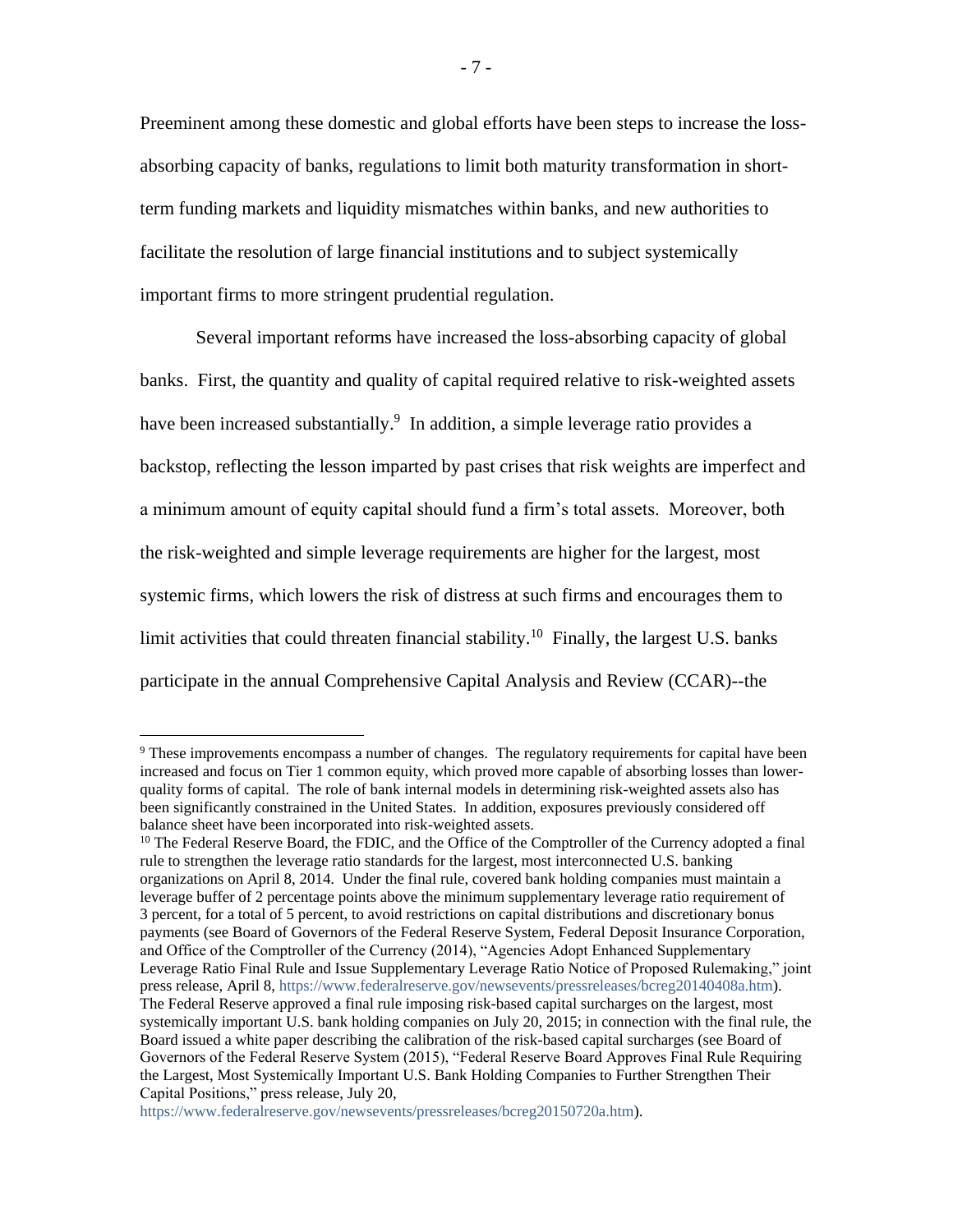stress tests. In addition to contributing to greater loss-absorbing capacity, the CCAR improves public understanding of risks at large banking firms, provides a forwardlooking examination of firms' potential losses during severely adverse economic conditions, and has contributed to significant improvements in risk management.

Reforms have also addressed the risks associated with maturity transformation. The fragility created by deposit-like liabilities outside the traditional banking sector has been mitigated by regulations promulgated by the Securities and Exchange Commission affecting prime institutional money market funds. These rules require these prime funds to use a floating net asset value, among other changes, a shift that has made these funds less attractive as cash-management vehicles. The changes at money funds have also helped reduce banks' reliance on unsecured short-term wholesale funding, since prime institutional funds were significant investors in those bank liabilities. Liquidity risk at large banks has been further mitigated by a new liquidity coverage ratio and a capital surcharge for global systemically important banks (G-SIBs). The liquidity coverage ratio requires that banks hold liquid assets to cover potential net cash outflows over a 30-day stress period. The capital surcharge for U.S. G-SIBs links the required level of capital for the largest banks to their reliance on short-term wholesale funding.<sup>11</sup>

While improvements in capital and liquidity regulation will limit the reemergence of the risks that grew substantially in the mid-2000s, the failure of Lehman Brothers demonstrated how the absence of an adequate resolution process for dealing with a

 $\overline{a}$ 

- 8 -

<sup>&</sup>lt;sup>11</sup> Moreover, the Federal Reserve's Comprehensive Liquidity Analysis and Review, in which supervisors analyze the liquidity risks and practices at large banks, has promoted improvements in liquidity-risk management. The U.S. banking agencies also have proposed a net stable funding ratio (NSFR) to help ensure that large banks have a stable funding profile over a one-year horizon, and we are working toward finalization of the NSFR.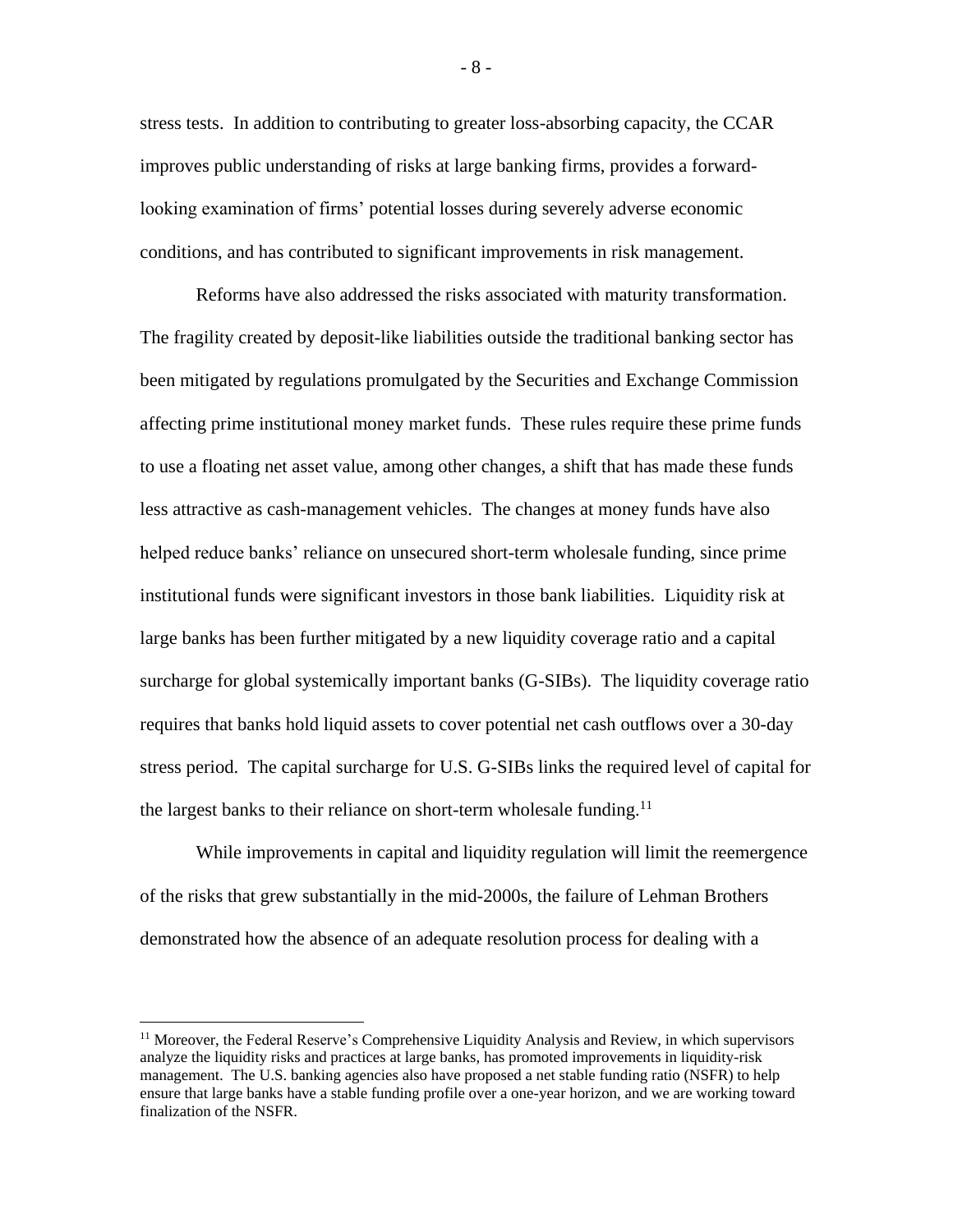failing systemic firm left policymakers with only the terrible choices of a bailout or allowing a destabilizing collapse. In recognition of this shortcoming, the Congress adopted the orderly liquidation authority in Title II of the Dodd-Frank Wall Street Reform and Consumer Protection Act (Dodd-Frank Act) to provide an alternative resolution mechanism for systemically important firms to be used instead of bankruptcy proceedings when necessary to preserve financial stability. The orderly liquidation authority contains a number of tools, including liquidity resources and temporary stays on the termination of financial contracts, that would help protect the financial system and economy from the severe adverse spillovers that could occur if a systemic firm failed. Importantly, any losses incurred by the government in an Orderly Liquidation Authority resolution would not be at the expense of taxpayers, since the statute provides that all such losses must be borne by other large financial firms through subsequent assessments. In addition, the Congress required that the largest banks submit living wills that describe how they could be resolved under bankruptcy.<sup>12</sup> And the Federal Reserve has mandated that systemically important banks meet total loss-absorbing capacity requirements, which require these firms to maintain long-term debt adequate to absorb losses and recapitalize the firm in resolution. These enhancements in resolvability protect financial stability and help ensure that the shareholders and creditors of failing firms bear losses. Moreover, these steps promote market discipline, as creditors--knowing full well that they will bear

 $\overline{a}$ 

- 9 -

 $12$  In addition to these steps, the Board issued another proposal to make G-SIBs more resolvable in May of last year (see Board of Governors of the Federal Reserve System (2016), "Federal Reserve Board Proposes Rule to Support U.S. Financial Stability by Enhancing the Resolvability of Very Large and Complex Financial Firms," press release, May 3,

[https://www.federalreserve.gov/newsevents/pressreleases/bcreg20160503b.htm\)](https://www.federalreserve.gov/newsevents/pressreleases/bcreg20160503b.htm). This proposed rule would impose restrictions on G-SIBs' qualified financial contracts--including derivatives and repurchase agreements (or repos)--to guard against the rapid, mass unwinding of those contracts during the resolution of a G-SIB. The proposed restrictions are a key step toward G-SIB resolvability because rapidly unwinding these contracts could destabilize the financial system by causing asset fire sales and toppling other firms.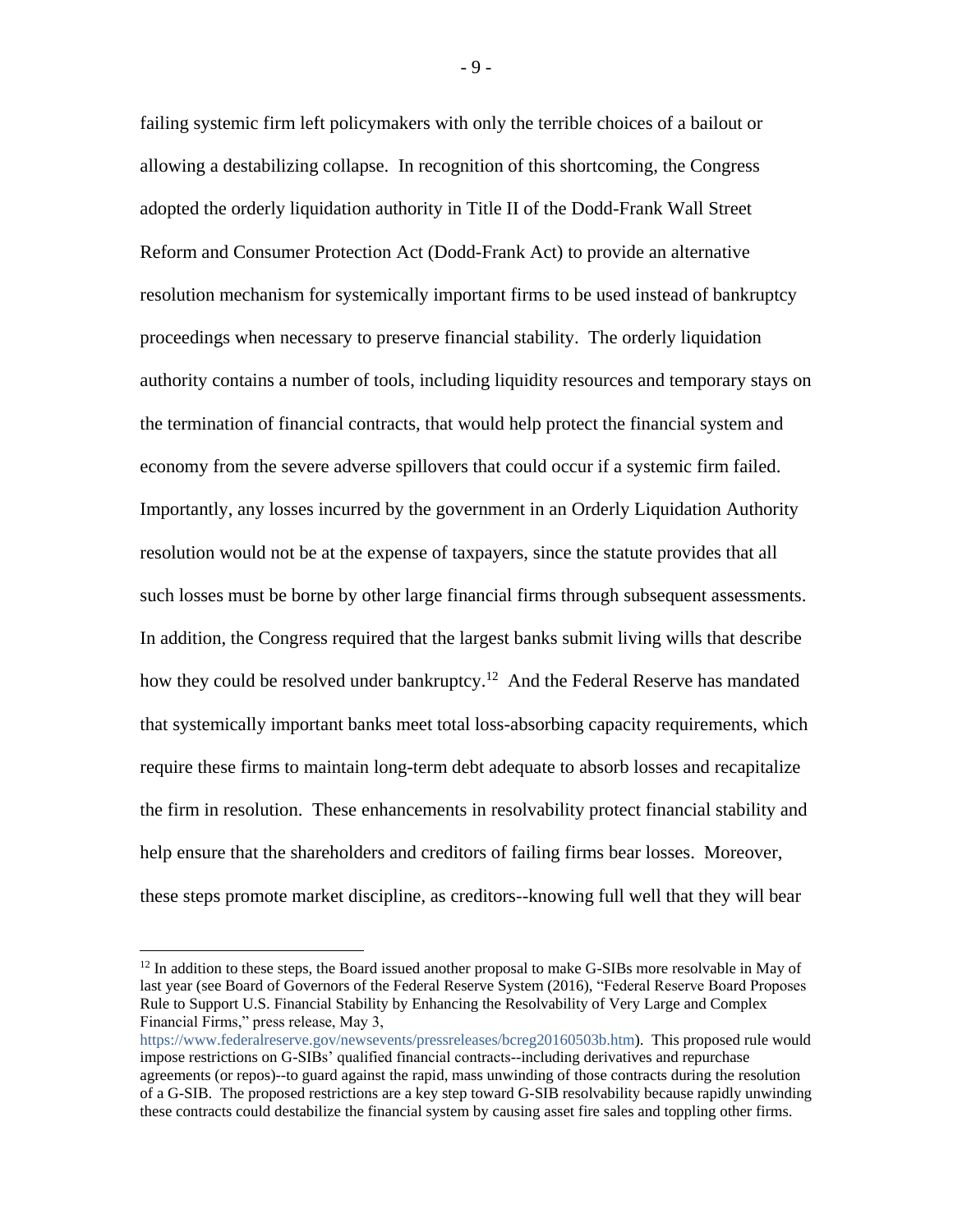losses in the event of distress--demand prudent risk-taking, thereby limiting the problem of too-big-to-fail.

Financial stability risks can also grow large outside the regulated banking sector, as amply demonstrated by the events of 2007 and 2008. In response, a number of regulatory changes affecting what is commonly referred to as the shadow banking sector have been instituted. A specific example of such risks, illustrative of broader developments, was the buildup of large counterparty exposures through derivatives between market participants and AIG that were both inappropriately risk-managed and opaque. To mitigate the potential for such risks to arise again, new standards require central clearing of standardized over-the-counter derivatives, enhanced reporting requirements for all derivatives, and higher capital as well as margin requirements for noncentrally cleared derivatives transactions.<sup>13</sup>

Another important step was the Congress's creation of the Financial Stability Oversight Council (FSOC). The council is responsible for identifying risks to financial stability and for designating those financial institutions that are systemically important and thus subject to prudential regulation by the Federal Reserve. Both of these responsibilities are important to help guard against the risk that vulnerabilities outside the existing regulatory perimeter grow to levels that jeopardize financial stability.<sup>14</sup>

[https://www.federalreserve.gov/newsevents/speech/fischer20151002a.htm.](https://www.federalreserve.gov/newsevents/speech/fischer20151002a.htm)

 $\overline{a}$ 

- 10 -

<sup>&</sup>lt;sup>13</sup> One area in which regulations have shifted to a lesser degree in the United States is that of time-varying macroprudential tools, in which regulatory requirements are adjusted to address changes in vulnerabilities that may affect the financial system. For example, U.S. regulatory authorities have adopted rules that allow use of the countercyclical capital buffer, but other time-varying tools are limited in the United States. This issue is discussed in, for example, Stanley Fischer (2015), "Macroprudential Policy in the U.S. Economy," speech delivered at "Macroprudential Monetary Policy," 59th Economic Conference of the Federal Reserve Bank of Boston, Boston, October 2,

<sup>&</sup>lt;sup>14</sup> For example, the FSOC contributed, through its identification process, to the development of the Securities and Exchange Commission reforms affecting money market funds. The FSOC has also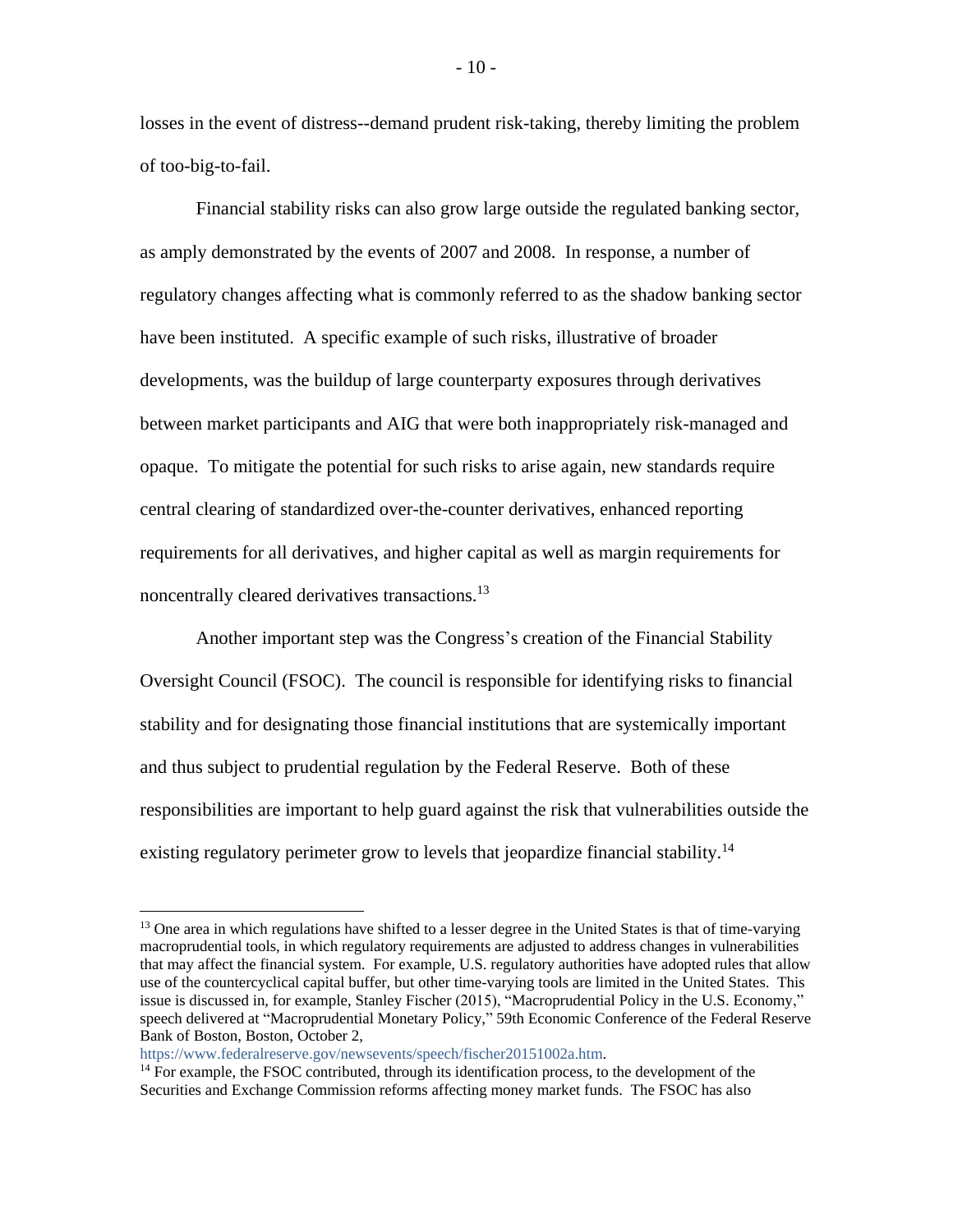# **The Financial System Is Safer**

 $\overline{a}$ 

The evidence shows that reforms since the crisis have made the financial system substantially safer. Loss-absorbing capacity among the largest banks is significantly higher, with Tier 1 common equity capital more than doubling from early 2009 to now.<sup>15</sup> The annual stress-testing exercises in recent years have led to improvements in the capital positions and risk-management processes among participating banks. Large banks have cut their reliance on short-term wholesale funding essentially in half and hold significantly more high-quality, liquid assets. Assets under management at prime institutional money market funds that proved susceptible to runs in the crisis have decreased substantially. And the ability of regulators to resolve a large institution has improved, reflecting both new authorities and tangible steps taken by institutions to adjust their organizational and capital structure in a manner that enhances their resolvability and significantly reduces the problem of too-big-to-fail.

The progress evident in regulatory and supervisory metrics has been accompanied by shifts in private-sector assessments that also suggest enhanced financial stability. Investors have recognized the progress achieved toward ending too-big-to-fail, and several rating agencies have removed the government support rating uplift that they once accorded to the largest banks. Credit default swaps for the large banks also suggest that

- 11 -

designated four firms as systemically important--AIG, GE Capital, Prudential, and MetLife. GE Capital chose to shrink, adjust its business model, and reduce its footprint in short-term wholesale funding markets--and hence reduce a source of systemic risk. These actions caused the FSOC to subsequently remove its designation as systemically important last year--illustrating how the designation process allows both identifying systemic firms and removing such designations when appropriate.

<sup>&</sup>lt;sup>15</sup> The increase in Tier 1 common equity among bank holding companies has been sizable, especially for the largest banks. If the largest banks are defined as either the eight U.S. global systemically important banks or the U.S. bank holding companies that participated in the CCAR in 2017 (and for which data are available for 2009:Q1), Tier 1 common equity has more than doubled in dollar terms and relative to riskweighted assets from the first quarter of 2009 to the most recent observations.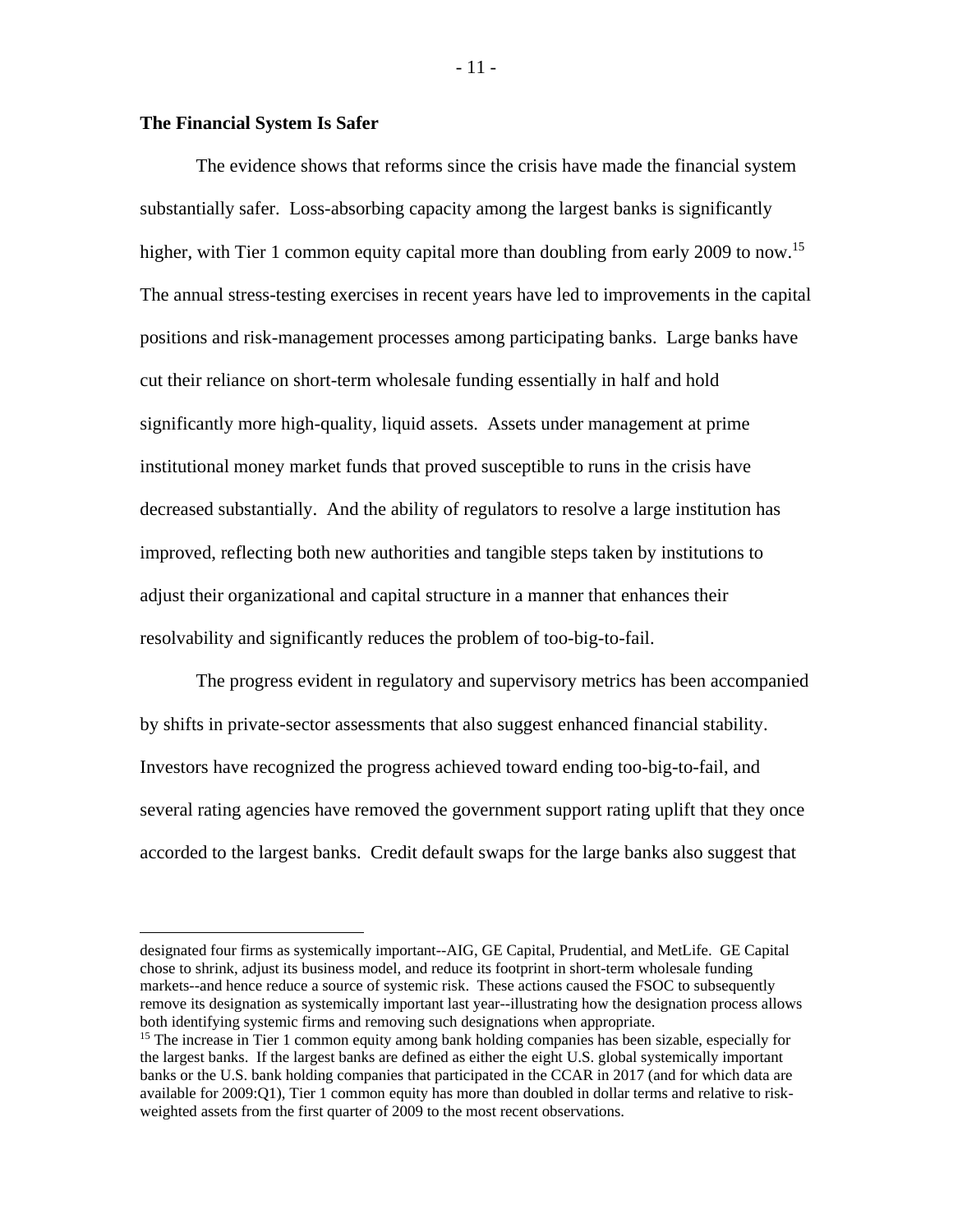market participants assign a low probability to the distress of a large U.S. banking firm. Market-based assessments of the loss-absorbing capacity of large U.S. banks have moved up in recent years, and market-based measures of equity now lie in the range of book estimates of equity. To be sure, market-based measures may not reflect true risks--they certainly did not in the mid-2000s--and hence the observed improvements should not be overemphasized.<sup>16</sup> But supervisory metrics are not perfect, either, and policymakers and investors should continue to monitor a range of supervisory and market-based indicators of financial system resilience.

Economic research provides further support for the notion that reforms have made the system safer. Studies have demonstrated that higher levels of bank capital mitigate the risk and adverse effects of financial crises.<sup>17</sup> Moreover, researchers have highlighted how liquidity regulation supports financial stability by complementing capital

<sup>&</sup>lt;sup>16</sup> For example, Natasha Sarin and Lawrence Summers have reviewed market-based measures of bank equity and related measures of bank risks and concluded that such measures have not improved since the mid-2000s. This assessment may understate the improvement in fundamental risk within the banking sector, as it takes the elevated valuations and low assessment of default risk implied by market prices during the earlier period as indicative of fundamentals. Despite these shortcomings, their analysis is a useful reminder of the importance of considering both regulatory metrics and assessments implied by market prices. See Natasha Sarin and Lawrence H. Summers (2016), "Understanding Bank Risk through Market Measures," *Brookings Papers on Economic Activity,* Fall, pp. 57-109,

[https://www.brookings.edu/wp-content/uploads/2017/02/sarintextfall16bpea.pdf.](https://www.brookings.edu/wp-content/uploads/2017/02/sarintextfall16bpea.pdf)

<sup>&</sup>lt;sup>17</sup> For example, see the review of evidence in Simon Firestone, Amy Lorenc, and Ben Ranish (2017), "An Empirical Economic Assessment of the Costs and Benefits of Bank Capital in the US," Finance and Economics Discussion Series 2017-034 (Washington: Board of Governors of the Federal Reserve System, April), [https://www.federalreserve.gov/econres/feds/files/2017034pap.pdf.](https://www.federalreserve.gov/econres/feds/files/2017034pap.pdf) Some research is less supportive of the role of bank capital in limiting the risk of financial crises but suggests that higher levels of bank capital limit the economic costs of a financial crisis (for example, Òscar Jordà, Björn Richter, Moritz Schularick, and Alan M. Taylor (2017), "Bank Capital Redux: Solvency, Liquidity, and Crisis," NBER Working Paper Series 23287 (Cambridge, Mass.: National Bureau of Economic Research, March)). Some of the differences in findings across studies may be due to the degree to which the studies incorporate data from different countries and over different periods, as researchers disagree over the extent to which comparisons across countries or periods appropriately account for other factors that differ across such dimensions.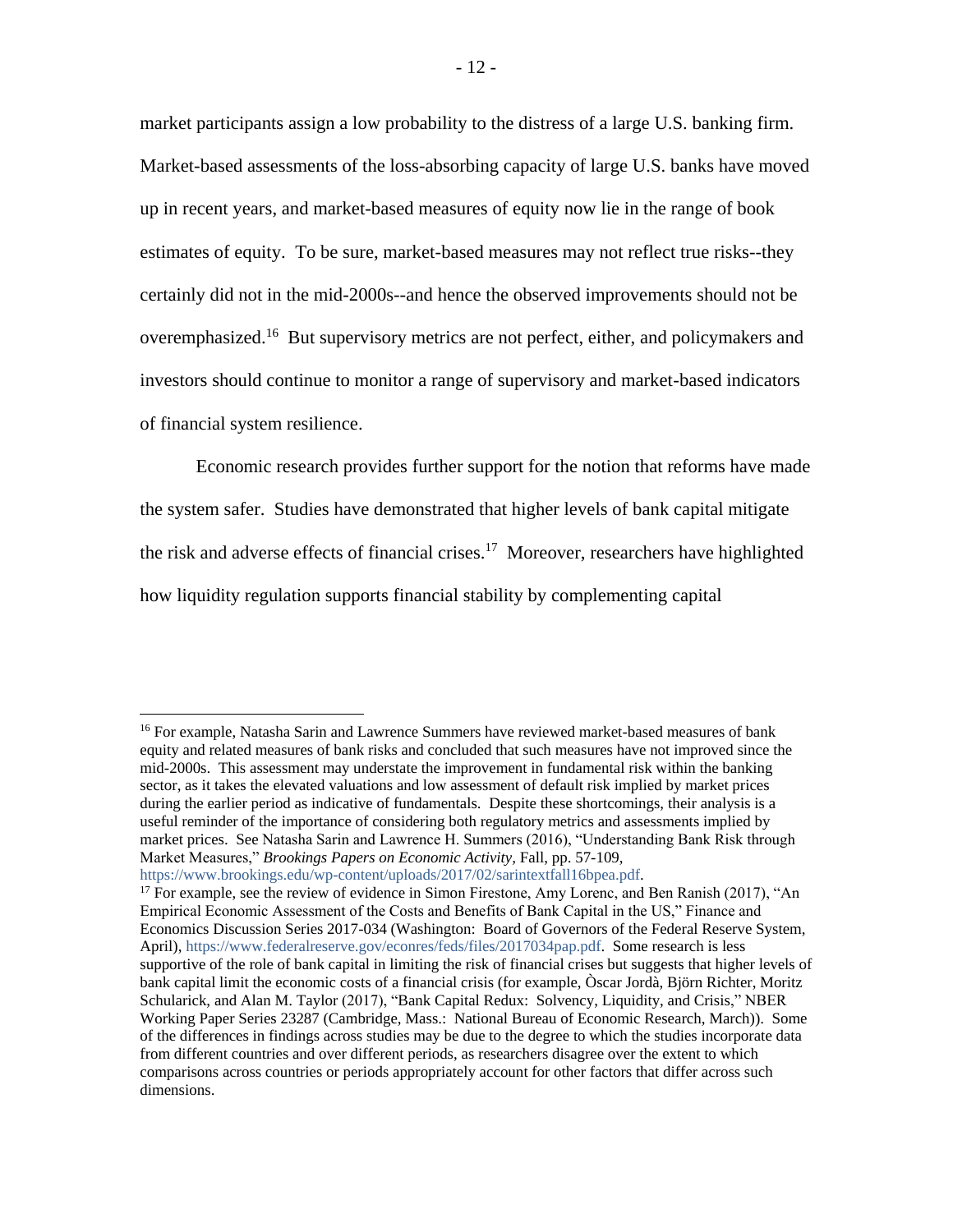regulation.<sup>18</sup> Economic models of the resilience of the financial sector--so called topdown stress-testing models--reinforce the message from supervisory stress tests that the riskiness of large banks has diminished over the past decade.<sup>19</sup> Similarly, model-based analyses indicate that the risk of adverse fire sale spillovers across banks or brokerdealers have been substantially mitigated.<sup>20</sup>

## **Is This Safer System Supporting Growth?**

 $\overline{a}$ 

I suspect many in this audience would agree with the narrative of my remarks so far: The events of the crisis demanded action, needed reforms were implemented, and these reforms have made the system safer. Now--a decade from the onset of the crisis and nearly seven years since the passage of the Dodd-Frank Act and international agreement on the key banking reforms--a new question is being asked: Have reforms gone too far, resulting in a financial system that is too burdened to support prudent risktaking and economic growth?

The Federal Reserve is committed individually, and in coordination with other U.S. government agencies through forums such as the FSOC and internationally through bodies such as the Basel Committee on Banking Supervision and the FSB, to evaluating

<sup>19</sup> For example, researchers at the Federal Reserve Bank of New York have developed a top-down stresstesting model, and simulation results from the model suggest that the resilience of the U.S. banking system has improved since the crisis; see Beverly Hirtle, Anna Kovner, James Vickery, and Meru Bhanot (2014), "Assessing Financial Stability: The Capital and Loss Assessment under Stress Scenarios (CLASS) Model," Staff Report 663 (New York: Federal Reserve Bank of New York, February; revised July 2015), [https://www.newyorkfed.org/medialibrary/media/research/staff\\_reports/sr663.pdf.](https://www.newyorkfed.org/medialibrary/media/research/staff_reports/sr663.pdf)

<sup>&</sup>lt;sup>18</sup> For example, Charles A.E. Goodhart, Anil K. Kashyap, Dimitrios P. Tsomocos, and Alexandros P. Vardoulakis (2013), "An Integrated Framework for Analyzing Multiple Financial Regulations," *International Journal of Central Banking,* supp. 1, vol. 9 (January), pp. 109-43; and Gazi I. Kara and S. Mehmet Ozsoy (2016), "Bank Regulation under Fire Sale Externalities," Finance and Economics Discussion Series 2016-026 (Washington: Board of Governors of the Federal Reserve System, April), [https://www.federalreserve.gov/econresdata/feds/2016/files/2016026pap.pdf.](https://www.federalreserve.gov/econresdata/feds/2016/files/2016026pap.pdf)

 $20$  For example, see Fernando Duarte and Thomas Eisenbach (2013), "Fire-Sale Spillovers and Systemic Risk," Staff Report 645 (New York: Federal Reserve Bank of New York, October; revised February 2015), [https://www.newyorkfed.org/medialibrary/media/research/staff\\_reports/sr645.pdf.](https://www.newyorkfed.org/medialibrary/media/research/staff_reports/sr645.pdf)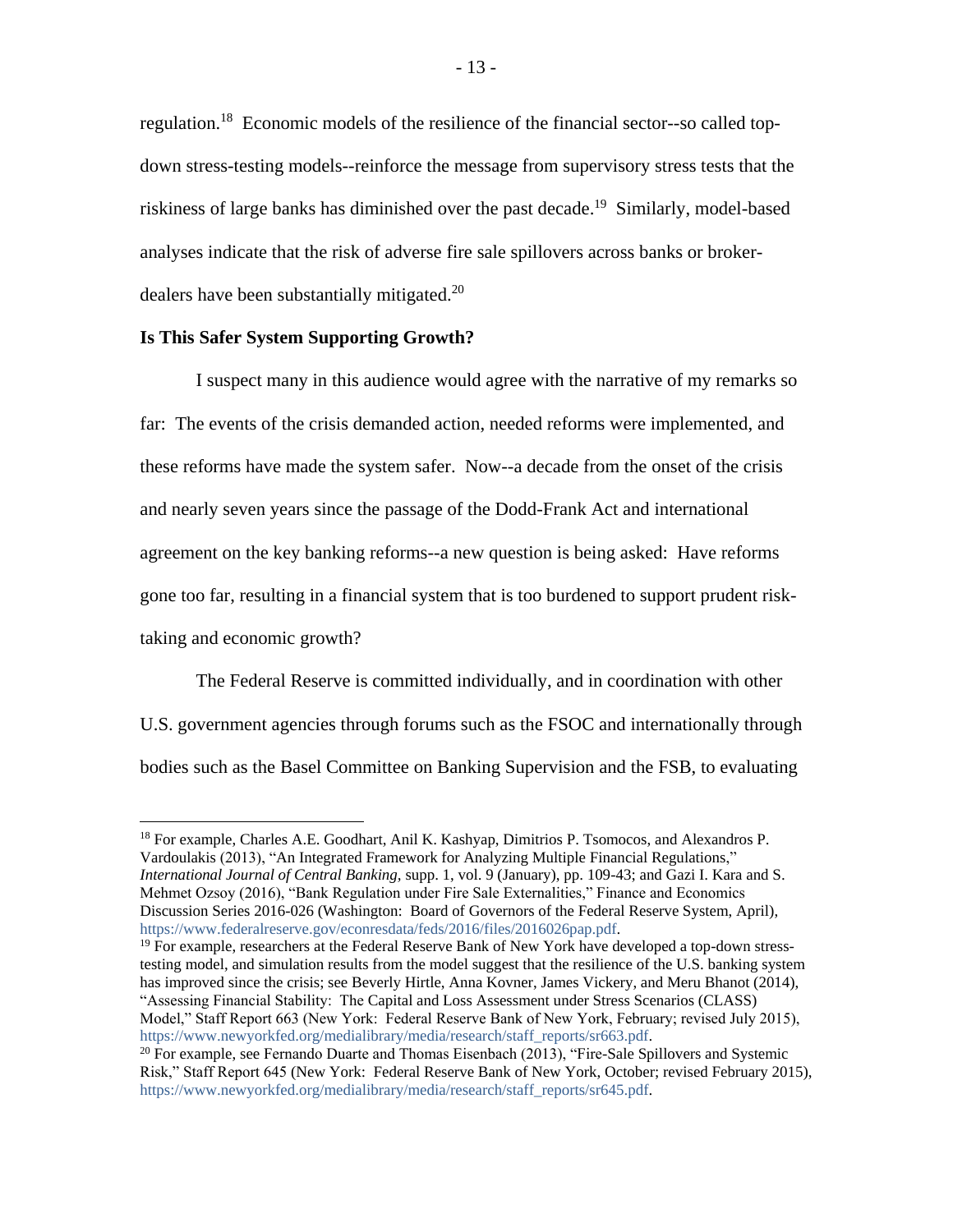the effects of financial market regulations and considering appropriate adjustments. Furthermore, the Federal Reserve has independently taken steps to evaluate potential adjustments to its regulatory and supervisory practices. For example, the Federal Reserve initiated a review of its stress tests following the 2015 cycle, and this review suggested changes to reduce the burden on participating institutions, especially smaller institutions, and to better align the supervisory stress tests with regulatory capital requirements.<sup>21</sup> In addition, a broader set of changes to the new financial regulatory framework may deserve consideration. Such changes include adjustments that may simplify regulations applying to small and medium-sized banks and enhance resolution planning.<sup>22</sup>

More broadly, we continue to monitor economic conditions, and to review and conduct research, to better understand the effect of regulatory reforms and possible implications for regulation. I will briefly summarize the current state of play in two areas: the effect of regulation on credit availability and on changes in market liquidity.

<sup>&</sup>lt;sup>21</sup> In response to the Federal Reserve's review and other information, the Board finalized a rule adjusting its capital plan and stress-testing rules, effective for the 2017 cycle, on January 30, 2017. The final rule removes large and noncomplex firms from the qualitative assessment of the Federal Reserve's CCAR, reducing significant burden on these firms and focusing the qualitative review in CCAR on the largest, most complex financial institutions. More generally, changes to improve regulatory and supervisory practices related to stress testing by reducing unnecessary burden while preserving resilience are under consideration. Possible changes have been discussed in Daniel K. Tarullo (2016), "Next Steps in the Evolution of Stress Testing," speech delivered at the Yale University School of Management Leaders Forum, New Haven, Conn., September 26,

[https://www.federalreserve.gov/newsevents/speech/tarullo20160926a.htm.](https://www.federalreserve.gov/newsevents/speech/tarullo20160926a.htm)

 $22$  An overview of a set of principles that may guide such adjustments is discussed by Jerome H. Powell (2017), "Relationship between Regulation and Economic Growth," statement before the Committee on Banking, Housing, and Urban Affairs, U.S. Senate, June 22,

[https://www.federalreserve.gov/newsevents/testimony/powell20170622a.htm.](https://www.federalreserve.gov/newsevents/testimony/powell20170622a.htm) In addition, the Federal Reserve Board has continued to engage in international efforts to assess the effects of reforms and possible adjustments; in this context, the FSB has developed a framework for the post-implementation evaluation of the effects of the Group of Twenty financial regulatory reforms; see Financial Stability Board (2017), *Framework for Post-Implementation Evaluation of the Effects of the G20 Financial Regulatory Reforms* (Basel, Switzerland: FSB, July), [www.fsb.org/wp-content/uploads/P030717-4.pdf.](http://www.fsb.org/wp-content/uploads/P030717-4.pdf)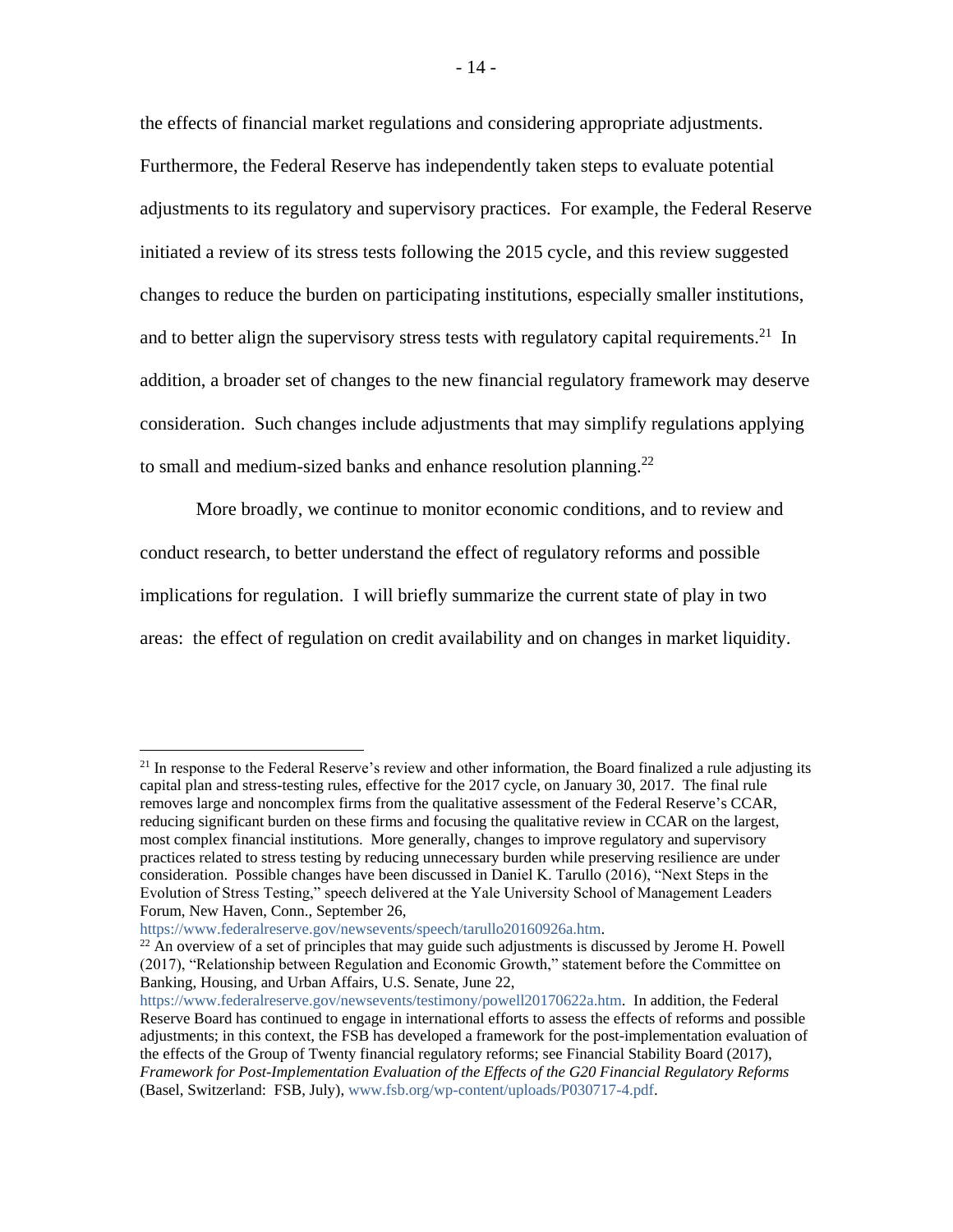The effects of capital regulation on credit availability have been investigated extensively. Some studies suggest that higher capital weighs on banks' lending, while others suggest that higher capital supports lending.<sup>23</sup> Such conflicting results in academic research are not altogether surprising. It is difficult to identify the effects of regulatory capital requirements on lending because material changes to capital requirements are rare and are often precipitated, as in the recent case, by financial crises that also have large effects on lending.

Given the uncertainty regarding the effect of capital regulation on lending, rulemakings of the Federal Reserve and other agencies were informed by analyses that balanced the possible stability gains from greater loss-absorbing capacity against the possible adverse effects on lending and economic growth.<sup>24</sup> This ex ante assessment pointed to sizable net benefits to economic growth from higher capital standards--and subsequent research supports this assessment.<sup>25</sup> The steps to improve the capital

<sup>&</sup>lt;sup>23</sup> The related literature is sizable. An early contribution is Ben S. Bernanke and Cara S. Lown (1991), "The Credit Crunch," *Brookings Papers on Economic Activity*, no. 2, pp. 205-47. Research finding a sizable negative relationship between capital requirements and lending includes Shekhar Aiyar, Charles W. Calomiris, and Tomasz Wieladek (2014), "Does Macro-Prudential Regulation Leak? Evidence from a UK Policy Experiment," *Journal of Money, Credit and Banking,* vol. 46 (s1; February), pp. 181-214. Research finding little relationship between lending and capital ratios (outside financial crises) includes Mark Carlson, Hui Shan, and Missaka Warusawitharana (2013), "Capital Ratios and Bank Lending: A Matched Bank Approach," *Journal of Financial Intermediation*, vol. 22 (October), pp. 663-87. Research suggesting that higher capital levels may increase lending includes Leonardo Gambacorta and Hyun Song Shin (2016), "Why Bank Capital Matters for Monetary Policy," BIS Working Papers 558 (Basel, Switzerland: Bank for International Settlements, April)[, www.bis.org/publ/work558.pdf.](http://www.bis.org/publ/work558.pdf)

<sup>24</sup> For example, see Basel Committee on Banking Supervision (2010), *An Assessment of the Long-Term Economic Impact of Stronger Capital and Liquidity Requirements* (Basel, Switzerland: BCBS, August), [www.bis.org/publ/bcbs173.pdf;](http://www.bis.org/publ/bcbs173.pdf) and Macroeconomic Assessment Group (2010), *Interim Report: Assessing the Macroeconomic Impact of the Transition to Stronger Capital and Liquidity Requirements* (Basel, Switzerland: MAG, August), [www.bis.org/publ/othp10.pdf.](http://www.bis.org/publ/othp10.pdf)

 $25$  The ex ante studies from the Basel Committee and the Macroeconomic Assessment Group referenced in note 24 pointed to sizable net benefits from higher capital requirements. More academic research pointing to similar conclusions using macroeconomic models (and typically focused on model-specific measures of economic welfare) includes Michael T. Kiley and Jae W. Sim (2014), "Bank Capital and the Macroeconomy: Policy Considerations," *Journal of Economic Dynamics and Control,* vol. 43 (June), pp. 175-98; Laurent Clerc, Alexis Derviz, Caterina Mendicino, Stephane Moyen, Kalin Nikolov, Livio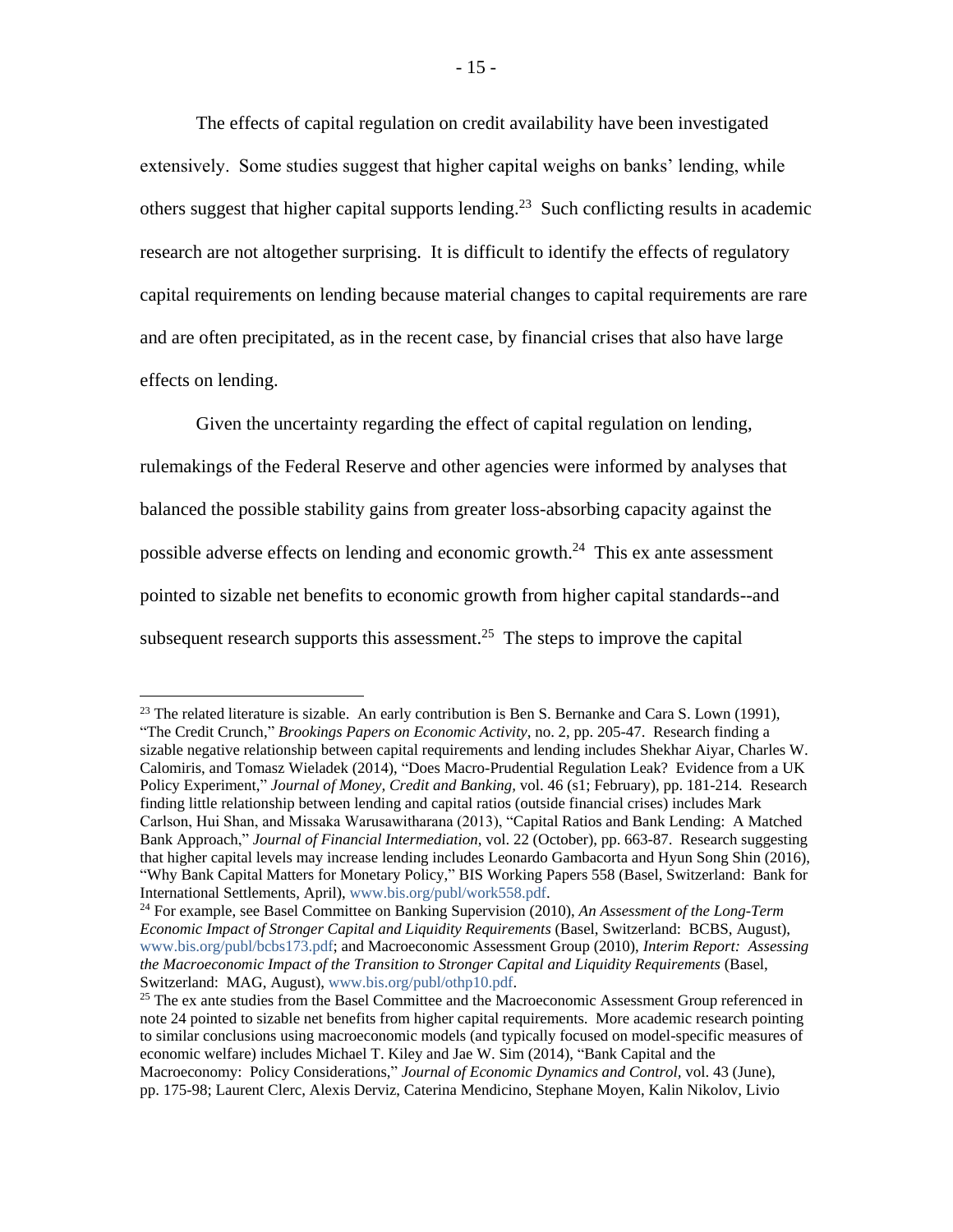positions of banks promptly and significantly following the crisis, beginning with the 2009 Supervisory Capital Assessment Program, have resulted in a return of lending growth and profitability among U.S. banks more quickly than among their global peers.

While material adverse effects of capital regulation on broad measures of lending are not readily apparent, credit may be less available to some borrowers, especially homebuyers with less-than-perfect credit histories and, perhaps, small businesses. In retrospect, mortgage borrowing was clearly too easy for some households in the mid-2000s, resulting in debt burdens that were unsustainable and ultimately damaging to the financial system. Currently, many factors are likely affecting mortgage lending, including changes in market perceptions of the risk associated with mortgage lending; changes in practices at the government-sponsored enterprises and the Federal Housing Administration; changes in technology that may be contributing to entry by nonbank lenders; changes in consumer protection regulations; and, perhaps to a limited degree, changes in capital and liquidity regulations within the banking sector. These issues are complex and interact with a broader set of challenges related to the domestic housing finance system.

[https://www.federalreserve.gov/econresdata/feds/2017/files/2017021pap.pdf.](https://www.federalreserve.gov/econresdata/feds/2017/files/2017021pap.pdf) 

Stracca, Javier Suarez, and Alexandros P. Vardoulakis (2015), "Capital Regulation in a Macroeconomic Model with Three Layers of Default," *International Journal of Central Banking,* vol. 11 (June), pages 9-63; and Juliane Begenau (2016), "Capital Requirements, Risk Choice, and Liquidity Provision in a Business Cycle Model," unpublished paper, Harvard Business School, September. Subsequent analyses, albeit ones that follow similar approaches, also suggest that there are net benefits to higher capital standards. One example is the analysis by Firestone, Lorenc, and Ranish, "An Empirical Economic Assessment," in note 17. Another is Ingo Fender and Ulf Lewrick (2016), "Adding It All Up: The Macroeconomic Impact of Basel III and Outstanding Reform Issues," BIS Working Papers 591 (Basel, Switzerland: Bank for International Settlements, November), [www.bis.org/publ/work591.pdf.](http://www.bis.org/publ/work591.pdf) Indeed, this research points to benefits from capital requirements in excess of those adopted, a conclusion also reached in Wayne Passmore and Alexander H. von Hafften (2017), "Are Basel's Capital Surcharges for Global Systemically Important Banks Too Small?" Finance and Economics Discussion Series 2017-021 (Washington: Board of Governors of the Federal Reserve System, February),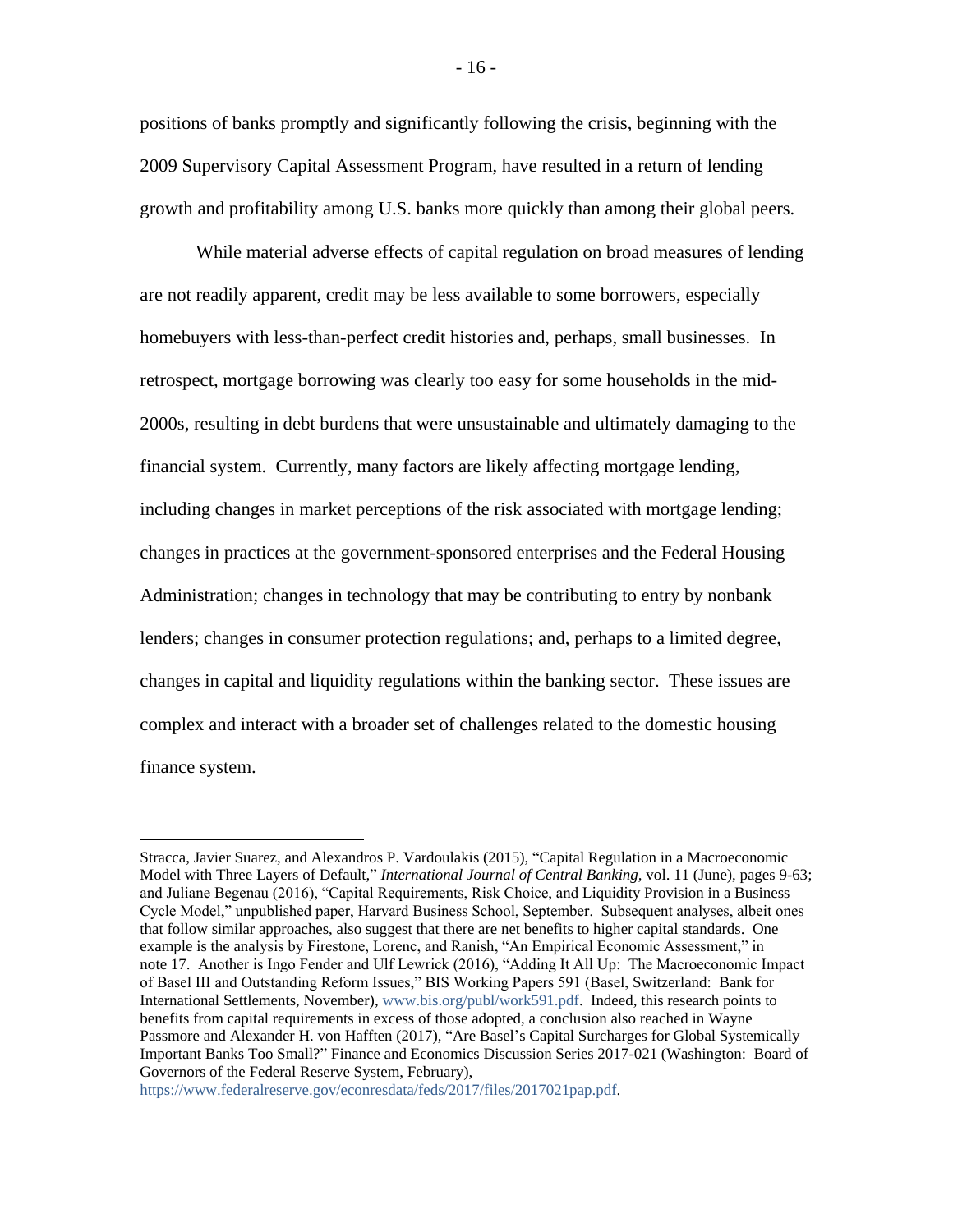Credit appears broadly available to small businesses with solid credit histories, although indicators point to some difficulties facing firms with weak credit scores and insufficient credit histories.<sup>26</sup> Small business formation is critical to economic dynamism and growth. Smaller firms rely disproportionately on lending from smaller banks, and the Federal Reserve has been taking steps and examining additional steps to reduce unnecessary complexity in regulations affecting smaller banks. $^{27}$ 

Finally, many financial market participants have expressed concerns about the ability to transact in volume at low cost--that is, about market liquidity, particularly in certain fixed-income markets such as that for corporate bonds. Market liquidity for corporate bonds remains robust overall, and the healthy condition of the market is apparent in low bid-ask spreads and the large volume of corporate bond issuance in recent years. That said, liquidity conditions are clearly evolving. Large dealers appear to devote less of their balance sheets to holding inventories of securities to facilitate trades and instead increasingly facilitate trades by directly matching buyers and sellers. In

<sup>26</sup> This conclusion is consistent with, for example, the findings in Federal Reserve Banks (2017), *2016 Small Business Credit Survey: Report on Employer Firms* (New York: Federal Reserve Bank of New York, April), [https://www.newyorkfed.org/medialibrary/media/smallbusiness/2016/SBCS-Report-](https://www.newyorkfed.org/medialibrary/media/smallbusiness/2016/SBCS-Report-EmployerFirms-2016.pdf)[EmployerFirms-2016.pdf.](https://www.newyorkfed.org/medialibrary/media/smallbusiness/2016/SBCS-Report-EmployerFirms-2016.pdf)

 $27$  As I have discussed previously, the Federal Reserve has been considering improvements through a number of work streams. For example, the Federal Reserve and the other banking agencies have recently completed the Economic Growth and Regulatory Paperwork Reduction Act (EGRPRA) review. Under EGRPRA, the federal banking agencies are required to conduct a joint review of their regulations every 10 years to identify provisions that are outdated, unnecessary, or unduly burdensome. The Federal Reserve viewed this review as a timely opportunity to step back and identify ways to reduce regulatory burden, particularly for smaller or less complex banks that pose less risk to the U.S. financial system. I discussed preliminary emerging themes from this review in Janet L. Yellen (2016), "Supervision and Regulation," statement before the Committee on Financial Services, U.S. House of Representatives, September 28, [https://www.federalreserve.gov/newsevents/testimony/yellen20160928a.htm.](https://www.federalreserve.gov/newsevents/testimony/yellen20160928a.htm) For the final EGRPRA report to the Congress, see Board of Governors of the Federal Reserve System, Office of the Comptroller of the Currency, Federal Deposit Insurance Corporation, and National Credit Union Administration (2017), *Joint Report to Congress: Economic Growth and Regulatory Paperwork Reduction Act* (Washington: Federal Financial Institutions Examination Council, March),

[https://www.ffiec.gov/pdf/2017\\_FFIEC\\_EGRPRA\\_Joint-Report\\_to\\_Congress.pdf.](https://www.ffiec.gov/pdf/2017_FFIEC_EGRPRA_Joint-Report_to_Congress.pdf#_blank)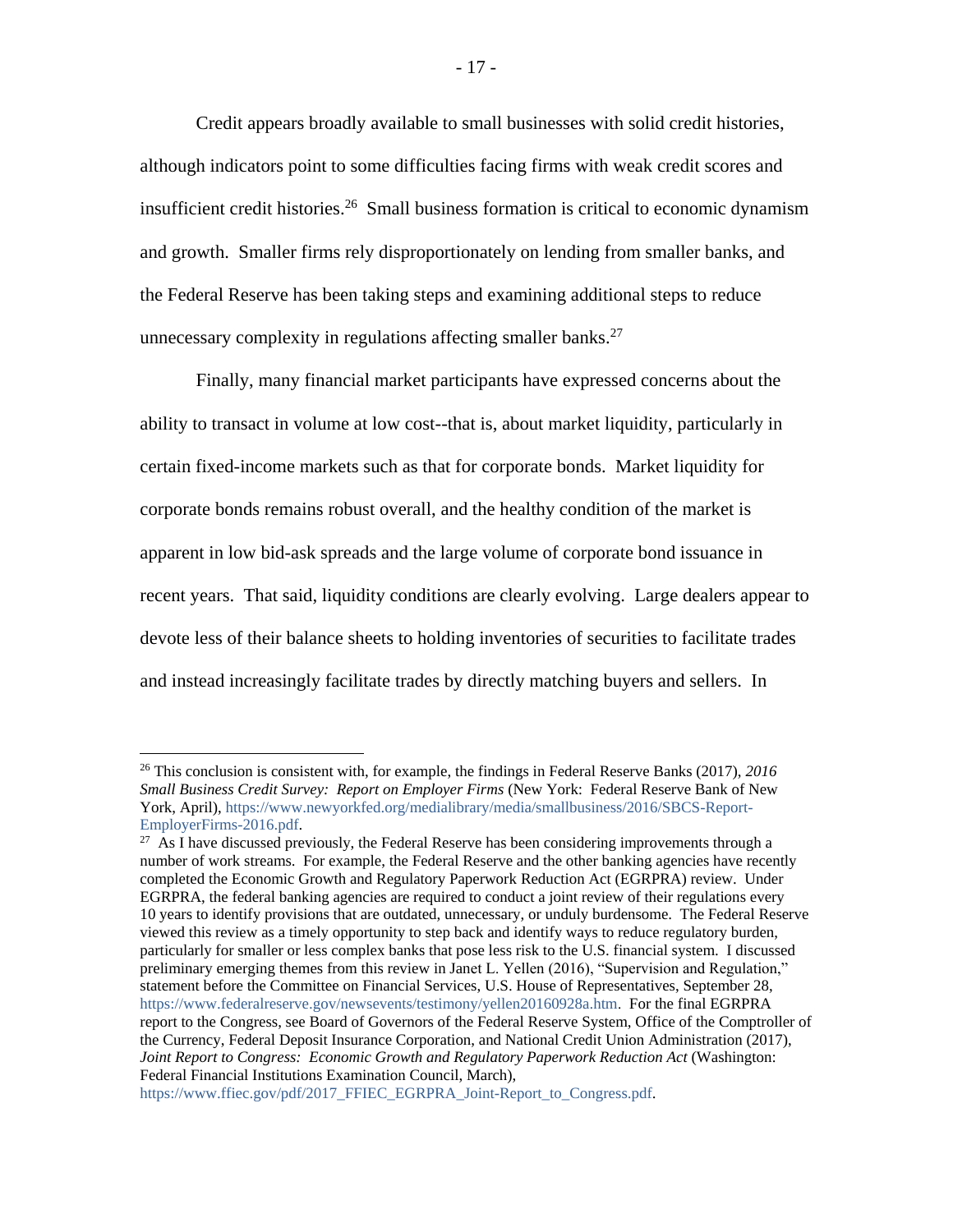addition, algorithmic traders and institutional investors are a larger presence in various markets than previously, and the willingness of these institutions to support liquidity in stressful conditions is uncertain. While no single factor appears to be the predominant cause of the evolution of market liquidity, some regulations may be affecting market liquidity somewhat. There may be benefits to simplifying aspects of the Volcker rule, which limits proprietary trading by banking firms, and to reviewing the interaction of the enhanced supplementary leverage ratio with risk-based capital requirements. At the same time, the new regulatory framework overall has made dealers more resilient to shocks, and, in the past, distress at dealers following adverse shocks has been an important factor driving market illiquidity. As a result, any adjustments to the regulatory framework should be modest and preserve the increase in resilience at large dealers and banks associated with the reforms put in place in recent years.

### **Remaining Challenges**

So where do we stand a decade after the onset of the most severe financial crisis since the Great Depression? Substantial progress has been made toward the Federal Reserve's economic objectives of maximum employment and price stability, in putting in place a regulatory and supervisory structure that is well designed to lower the risks to financial stability, and in actually achieving a stronger financial system. Our more resilient financial system is better prepared to absorb, rather than amplify, adverse shocks, as has been illustrated during periods of market turbulence in recent years. Enhanced resilience supports the ability of banks and other financial institutions to lend, thereby supporting economic growth through good times and bad.